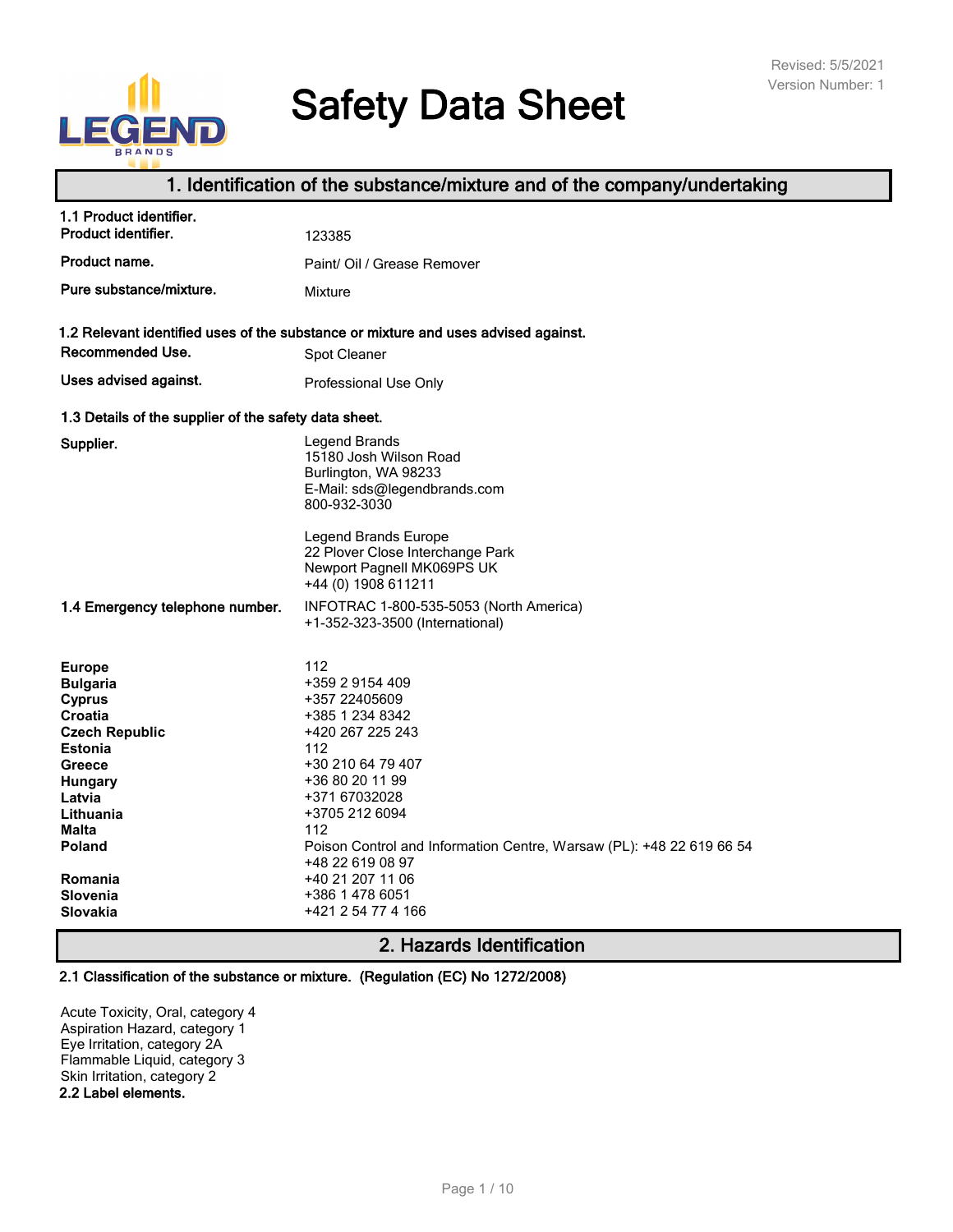

# **Signal Word**

# Danger

# **Hazardous components which must be listed on the label**

Ethylene glycol monobutyl ether, Alcohols, C6-C12, Ethoxylated, propoxylated, Alcohols, C10-C16, et

# **Possible Hazards**

22.0% of the mixture consists of ingredient(s) of unknown acute inhalation toxicity

# **HAZARD STATEMENTS**

| Harmful if swallowed.                         |
|-----------------------------------------------|
| May be fatal if swallowed and enters airways. |
| Causes serious eye irritation.                |
| Flammable liquid and vapor.                   |
| Causes skin irritation.                       |
|                                               |

# **LABEL PRECAUTIONARY STATEMENTS**

| P362+P364 | Take off contaminated clothing and wash it before reuse. |
|-----------|----------------------------------------------------------|
| P403+P235 | Store in a well-ventilated place. Keep cool.             |

# **PRECAUTIONARY STATEMENTS**

| P <sub>210</sub> | Keep away from heat. - No smoking.                                                                                                  |
|------------------|-------------------------------------------------------------------------------------------------------------------------------------|
| P233             | Keep container tightly closed.                                                                                                      |
| P240             | Ground/Bond container and receiving equipment.                                                                                      |
| P241             | Use explosion-proof electrical/ ventilating/ lighting/ equipment.                                                                   |
| P242             | Use only non-sparking tools.                                                                                                        |
| P243             | Take precautionary measures against static discharge.                                                                               |
| P264             | Wash face, hands and any exposed skin thoroughly after handling.                                                                    |
| P270             | Do not eat, drink or smoke when using this product.                                                                                 |
| P <sub>280</sub> | Wear protective gloves/protective clothing/eye protection/face protection                                                           |
| P301+P310        | IF SWALLOWED: Immediately call a POISON CENTER or doctor/physician.                                                                 |
| P301+P312        | IF SWALLOWED: Call a POISON CENTER or doctor/physician if you feel unwell.                                                          |
| P302+P352        | IF ON SKIN: Wash with plenty of soap and water.                                                                                     |
| P303+P361+P353   | IF ON SKIN (or hair): Remove/Take off immediately all contaminated clothing. Rinse skin with water/shower.                          |
| P305+P351+P338   | IF IN EYES: Rinse cautiously with water for several minutes. Remove contact lenses, if present and easy to<br>do. Continue rinsing. |
| P321             | Specific treatment (see supplemental first aid instructions on this label).                                                         |
| P330             | Rinse mouth.                                                                                                                        |
| P331             | Do NOT induce vomiting.                                                                                                             |
| P332+P313        | If skin irritation occurs: Get medical advice/attention.                                                                            |
| P337+P313        | If eye irritation persists: Get medical advice/attention.                                                                           |
| P370+P378        | In case of fire: Use carbon dioxide to extinguish.                                                                                  |
| P405             | Store locked up.                                                                                                                    |
| P <sub>501</sub> | Dispose of contents/ container to an approved waste disposal plant.                                                                 |

# **2.3 Other hazards**

EMERGENCY OVERVIEW: No Information

# **3. Composition/Information on Ingredients**

# **3.1 Substances.**

This product is a mixture. Health hazard information is based on its components. **3.2 Mixtures.**

| 3.2 Mixtures. |  |
|---------------|--|
|               |  |

| CAS-No.    | EC No.            | REACH Reg No. Wt. % Chemical Name |                           | Classification (1272/2008/EC)                        |
|------------|-------------------|-----------------------------------|---------------------------|------------------------------------------------------|
| 628-63-7   | 211-047-3         | No Information                    | 10-25 AMYL ACETATE        | Flam. Lig. 3 (H226)<br>Skin Cracking (EUH066)        |
| 90622-57-4 | No<br>Information | No Information                    | 10-25 C10-C12. ISOALKANES | Asp. Tox. 1 (H304)<br>Acute Tox. 4 Inhalation (H332) |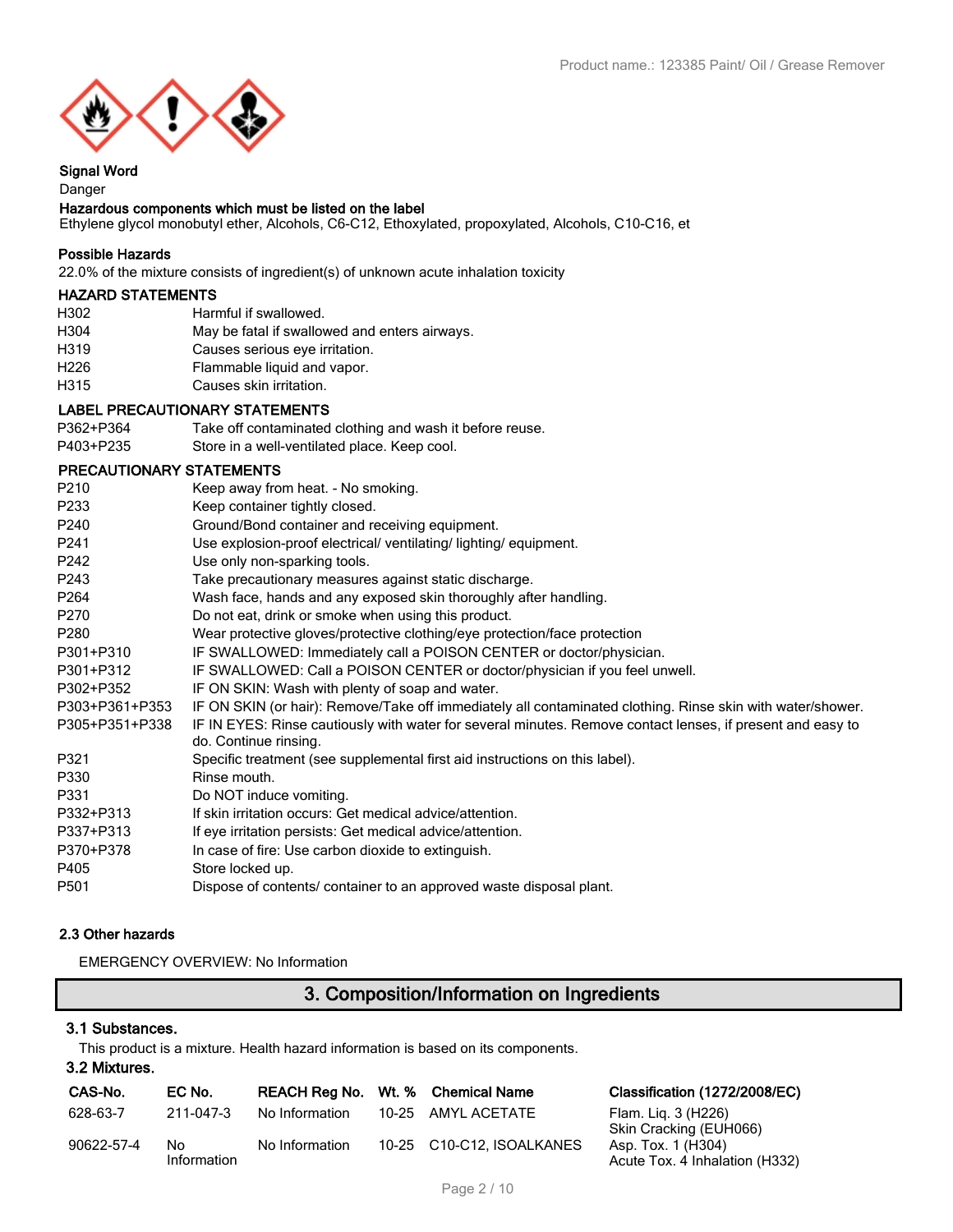Eye Irrit. 2A (H319)

| 68937-66-6 | 614-825-4 | No Information | 10-25      | Alcohols, C6-C12.<br>Ethoxylated, propoxylated  | Acute Tox. 4 Oral (H302)                                                       |
|------------|-----------|----------------|------------|-------------------------------------------------|--------------------------------------------------------------------------------|
| 624-41-9   | 210-843-8 | No Information |            | 10-25 2-METHYLBUTYL<br>ACETATE                  | Flam. Liq. 3 (H226)<br>Skin Cracking (EUH066)                                  |
| 69227-22-1 | 614-942-0 | No Information | 10-25      | Alcohols, C10-C16.<br>ethoxylated, propoxylated | Acute Tox. 4 Oral (H302)                                                       |
| 111-76-2   | 203-905-0 | 203-905-0      | $2.5 - 10$ | Ethylene glycol monobutyl<br>ether              | Acute Tox. 4 Oral (H302)<br>Acute Tox. 4 Dermal (H312)<br>Skin Irrit. 2 (H315) |

#### **For the full text of the H-Statements mentioned in this Section, see Section 16.**

# **4. First-aid Measures**

### **4.1 Description of first-aid measures.**

#### **General advice.**

Call a physician if irritation develops or persists. Show this safety data sheet to the doctor in attendance. When symptoms persist or in all cases of doubt seek medical advice.

#### **Inhalation.**

Move to fresh air. If symptoms persist, call a physician. If not breathing, give artificial respiration.

#### **Skin contact.**

If skin irritation persists, call a physician. Wash off immediately with soap and plenty of water. Remove all contaminated clothes and shoes.

#### **Eye contact.**

Rinse thoroughly with plenty of water for at least 15 minutes and consult a physician. Call a physician if irritation develops or persists. Remove contact lenses, if present.

#### **Ingestion.**

Do NOT induce vomiting. Never give anything by mouth to an unconscious person. Call a physician immediately. Gently wipe or rinse the inside of the mouth with water.

#### **4.2 Most important symptoms and effects, both acute and delayed.**

#### **Symptoms**

See Section 2.2, Label Elements and/or Section 11, Toxicological effects.

# **4.3 Indication of any immediate medical attention and special treatment needed.**

# **Notes to physician**

Treat symptomatically.

# **5. Fire-fighting Measures**

# **5.1 Extinguishing media.**

#### **Suitable extinguishing media.**

Water spray. Foam. Dry powder. Dry chemical. Alcohol-resistant foam. Use extinguishing measures that are appropriate to local circumstances and the surrounding environment. Carbon dioxide (CO<sub>2</sub>). No Information

# **Extinguishing media which shall not be used for safety reasons.**

High volume water jet.

#### **5.2 Special hazards arising from the substance or mixture.**

Flash back possible over considerable distance. Hazardous decomposition products formed under fire conditions.

# **5.3 Advice for firefighters.**

As in any fire, wear self-contained breathing apparatus pressure-demand, MSHA/NIOSH (approved or equivalent) and full protective gear.

Remove all sources of ignition. Use personal protection recommended in Section 8.

# **6. Accidental Release Measures**

# **6.1 Personal precautions, protective equipment and emergency procedures. Personal precautions.**

Avoid contact with skin, eyes and clothing. Ensure adequate ventilation, especially in confined areas. Do not breathe vapors or spray mist.

#### **Advice for emergency responders.**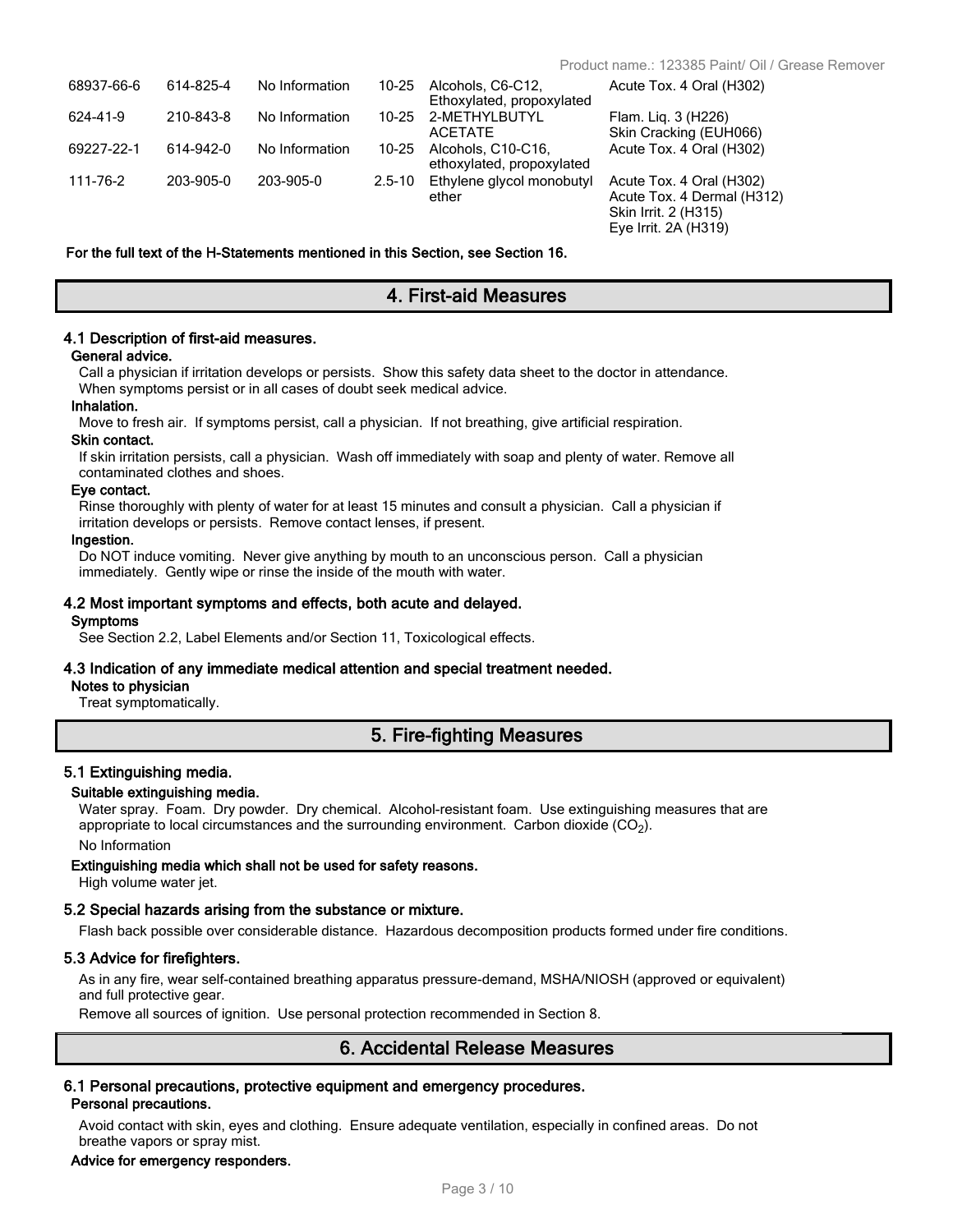Remove all sources of ignition. Use personal protection recommended in Section 8.

# **6.2 Environmental precautions.**

Prevent further leakage or spillage if safe to do so. Do not allow material to contaminate ground water system. Prevent product from entering drains. See Section 12 for additional Ecological information.

# **6.3 Methods and materials for containment and cleaning up.**

# **Methods for Containment.**

Prevent further leakage or spillage if safe to do so. Pick up and transfer to properly labeled containers. Use personal protective equipment. Remove all sources of ignition.

#### **Methods for cleaning up.**

Use personal protective equipment as required.

#### **6.4 Reference to other sections**

See section 8 for more information.

# **7. Handling and Storage**

#### **7.1 Precautions for safe handling.**

# **Advice on safe handling.**

Handle in accordance with good industrial hygiene and safety practice. Keep away from sources of ignition - No smoking.

#### **Hygiene measures.**

See section 7 for more information.

# **7.2 Conditions for safe storage, including any incompatibilities.**

# **Storage Conditions.**

Keep containers tightly closed in a cool, well-ventilated place. Store in original container.

# **7.3 Specific end use(s)**

**Specific use(s)**

#### No Information

#### **Exposure scenario**

No Information Available

# **8. Exposure Controls/Personal Protection**

# **8.1 Control parameters Exposure Limit Values**

| <b>Chemical Name</b> | <b>Bulgaria</b> | Croatia        | <b>Cyprus</b>  | <b>Czech Republic</b> | Estonia        | <b>European Union</b> |
|----------------------|-----------------|----------------|----------------|-----------------------|----------------|-----------------------|
|                      |                 |                |                |                       |                |                       |
| <b>AMYL ACETATE</b>  | STEL: 100 ppm   | STEL: 100 ppm  | STEL: 100 ppm  |                       |                | STEL: 100 ppm         |
| 628-63-7             | STEL: 540.0 mg/ | STEL: 540 mg/  | STEL: 540 mg/  |                       |                | STEL: 540 mg/         |
|                      | m3              | m3             | m3             |                       |                | m3                    |
|                      | TWA: 50 ppm     | $TWA: 50$ ppm  | TWA: 50 ppm    |                       |                | TWA: 50 ppm           |
|                      | TWA: 270.0 mg/  | TWA: 270 mg/m3 | TWA: 270 mg/m3 |                       |                | TWA: 270 mg/m3        |
|                      | m3              |                |                |                       |                |                       |
| Ethylene glycol      | STEL: 50 ppm    | STEL: 50 ppm   | STEL: 50 ppm   |                       | STEL: 50 ppm   | STEL: 50 ppm          |
| monobutyl ether      | STEL: 246 mg/   | STEL: 246 mg/  | STEL: 246 mg/  |                       | STEL: 246 mg/  | STEL: 246 mg/         |
| 111-76-2             | m3              | m3             | m3             |                       | m3             | m3                    |
|                      | TWA: 20 ppm     | TWA: 20 ppm    | TWA: 20 ppm    |                       | TWA: 20 ppm    | TWA: 20 ppm           |
|                      | TWA: 98 mg/m3   | TWA: 98 mg/m3  | TWA: 98 mg/m3  |                       | TWA: 98 mg/m3  | TWA: 98 mg/m3         |
| <b>Chemical Name</b> | Greece          | <b>Hungary</b> | Latvia         | Lithuania             | Malta          | <b>Ukraine</b>        |
| <b>AMYL ACETATE</b>  | STEL: 150 ppm   | STEL: 540 mg/  | STEL: 100 ppm  | STEL: 100 ppm         | STEL: 100 ppm  |                       |
| 628-63-7             | STEL: 800 mg/   | m3             | STEL: 540 mg/  | STEL: 540 mg/         | STEL: 540 mg/  |                       |
|                      | m3              | TWA: 270 mg/m3 | m3             | m3                    | m3             |                       |
|                      | TWA: 100 ppm    |                | TWA: 50 ppm    | TWA: 50 ppm           | TWA: 50 ppm    |                       |
|                      | TWA: 530 mg/m3  |                | TWA: 270 mg/m3 | TWA: 270 mg/m3        | TWA: 270 mg/m3 |                       |
| Ethylene glycol      | TWA: 25 ppm     | STEL: 246 mg/  | STEL: 50 ppm   | STEL: 20 ppm          | STEL: 50 ppm   |                       |
| monobutyl ether      | TWA: 120 mg/m3  | m <sub>3</sub> | STEL: 246 mg/  | STEL: 100 mg/         | STEL: 246 mg/  |                       |
| 111-76-2             |                 | TWA: 98 mg/m3  | m3             | m3                    | m3             |                       |
|                      |                 |                | TWA: 20 ppm    | TWA: 10 ppm           | TWA: 20 ppm    |                       |
|                      |                 |                | TWA: 98 mg/m3  | TWA: 50 mg/m3         | TWA: 98 mg/m3  |                       |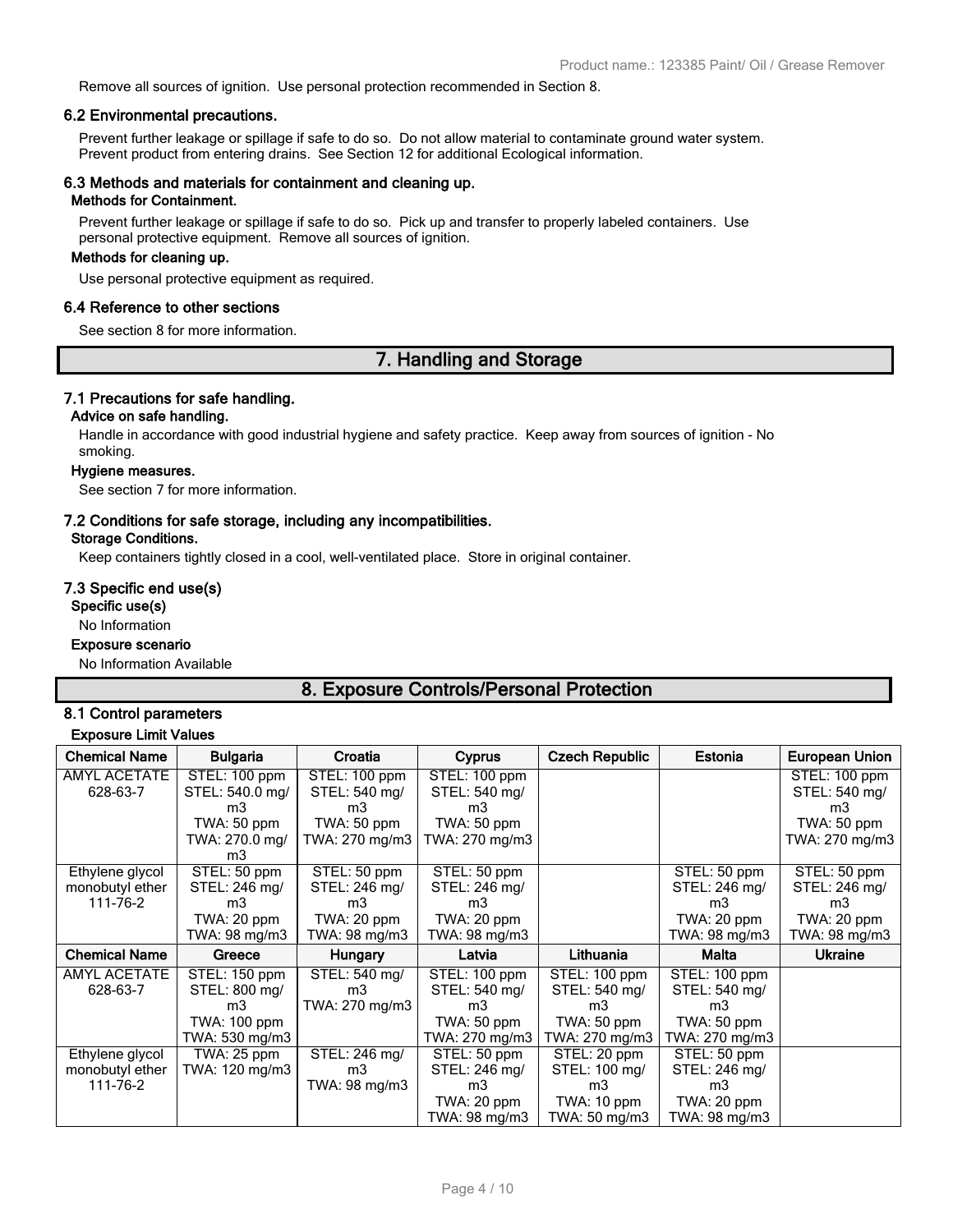Product name.: 123385 Paint/ Oil / Grease Remover

| <b>Chemical Name</b> | Poland         | Romania        | Russia | Slovenia       | <b>Turkey</b>  |  |
|----------------------|----------------|----------------|--------|----------------|----------------|--|
| AMYL ACETATE         | STEL: 500 mg/  | STEL: 100 ppm  |        | STEL: 100 ppm  | STEL: 100 ppm  |  |
| 628-63-7             | m3             | STEL: 540 mg/  |        | STEL: 540 mg/  | STEL: 540 mg/  |  |
|                      | TWA: 250 mg/m3 | m3             |        | m3             | m3             |  |
|                      |                | TWA: 50 ppm    |        | $TWA: 50$ ppm  | TWA: 50 ppm    |  |
|                      |                | TWA: 270 mg/m3 |        | TWA: 270 mg/m3 | TWA: 270 mg/m3 |  |
| $2-$                 |                |                |        | STEL: 50 ppm   |                |  |
| <b>METHYLBUTYL</b>   |                |                |        | STEL: 270 mg/  |                |  |
| <b>ACETATE</b>       |                |                |        | m3             |                |  |
| 624-41-9             |                |                |        | TWA: 50 ppm    |                |  |
|                      |                |                |        | TWA: 270 mg/m3 |                |  |
| Ethylene glycol      | STEL: 200 mg/  | STEL: 50 ppm   |        | STEL: 50 ppm   | STEL: 50 ppm   |  |
| monobutyl ether      | m3             | STEL: 246 mg/  |        | STEL: 246 mg/  | STEL: 246 mg/  |  |
| 111-76-2             | TWA: 98 mg/m3  | m3             |        | m3             | m3             |  |
|                      |                | TWA: 20 ppm    |        | TWA: 20 ppm    | TWA: 20 ppm    |  |
|                      |                | TWA: 98 mg/m3  |        | TWA: 98 mg/m3  | TWA: 98 mg/m3  |  |

TWA: Time weighted average

STEL: Short term exposure limit

# **Derived No Effect Level (DNEL)**

No Information Available

# **Predicted No Effect Level (PNEC)**

No Information Available

# **8.2. Exposure controls.**

# **Engineering Measures.**

Showers, eyewash stations, and ventilation systems.

# **Personal protective equipment.**

# **Eye/Face Protection.**

Safety glasses with side-shields.

# **Hand Protection.**

Wear suitable protective clothing.

# **Skin and body protection.**

No Information

# **Respiratory protection.**

In case of insufficient ventilation wear suitable respiratory equipment.

# **Hygiene measures.**

See section 7 for more information.

# **Environmental Exposure Controls.**

No Information

# **9. Physical and Chemical Properties**

# **9.1 Information on basic physical and chemical properties.**

| <b>Physical state</b>                        | Liguid                      |
|----------------------------------------------|-----------------------------|
| Appearance                                   | Clear                       |
| Colour                                       | Colorless                   |
| Odour                                        | Banana                      |
| <b>Odour Threshold</b>                       | No Information              |
|                                              |                             |
| рH                                           | No Information              |
| Melting point / freezing point $(^{\circ}C)$ | No Information              |
| Flash Point, (°C)                            | 41                          |
| Boiling point/range (°C)                     | 149 - 168                   |
| <b>Evaporation rate</b>                      | No Information Available    |
| Combustibility                               | Does not Support Combustion |
| Upper/lower flammability or explosive limits | No Information              |
|                                              |                             |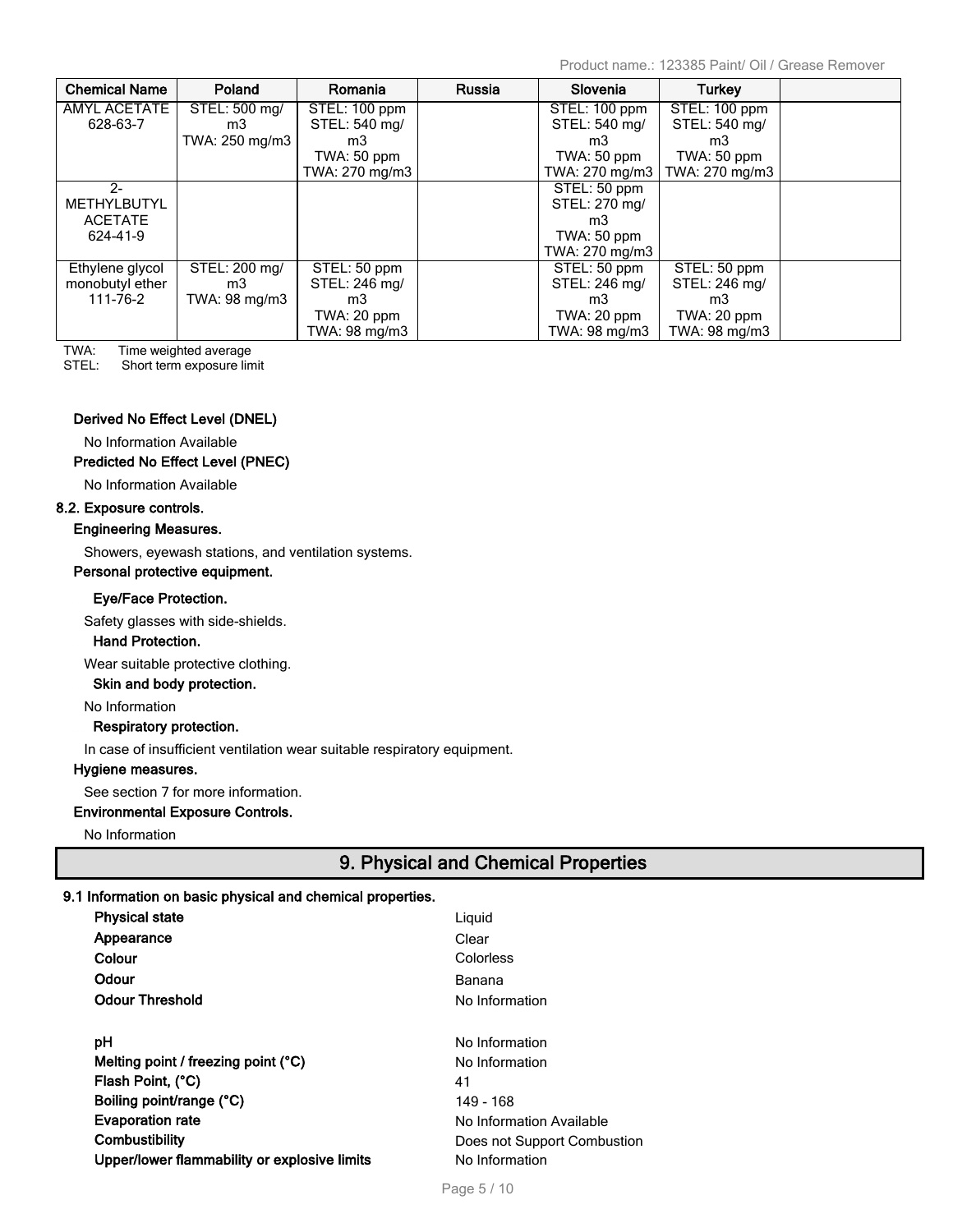| <b>Vapour Pressure</b>                        | No Information |
|-----------------------------------------------|----------------|
| <b>Vapour density</b>                         | No Information |
| Specific Gravity (g/cm3)                      | 0.875          |
| Solubility in / Miscibility with Water        | No Information |
| <b>Partition Coefficient: n-octanol/water</b> | No Information |
| Auto-Ignition Temperature (°C)                | No Information |
| Decomposition temperature (°C)                | No Information |
| <b>Viscosity</b>                              | No Information |
| <b>Oxidising properties</b>                   | Not Applicable |
| Other information.                            |                |

#### $9.2$ **Volatile Organic Compounds (VOC) content** 34.5%

(See section 16 for abbreviation legend)

# **10. Stability and Reactivity**

# **10.1 Reactivity.**

Stable under normal conditions.

# **10.2 Chemical stability.**

Stable under recommended storage conditions.

# **10.3 Possibility of hazardous reactions.**

None known based on information supplied.

# **10.4 Conditions to Avoid.**

Strong oxidizing agents.

# **10.5 Incompatible Materials.**

None known based on information supplied.

# **10.6 Hazardous Decomposition Products.**

Carbon dioxide (CO<sub>2</sub>), carbon monoxide (CO), oxides of nitrogen (NO<sub>x</sub>), dense black smoke.

# **11. Toxicological Information**

|                            | 11.1 Information on toxicological effects |
|----------------------------|-------------------------------------------|
| <b>Acute Toxicity</b>      |                                           |
| <b>Product Information</b> |                                           |

| LD50 Oral | <b>LD50 Dermal</b> | <b>LC50 Inhalation</b> |
|-----------|--------------------|------------------------|
| 1.10100   | 0.05100            | 102100                 |

# **The following values are calculated based on chapter 3.1 Of the GHS document**

**ATEmix (oral)** 1,184.0 mg/kg<br> **ATEmix (dermal)** 1,184.0 mg/kg **ATEmix (dermal)** 9,054.0 mg/kg<br>**ATEmix (inhalation - vapor)** 4,634.00 mg/l **ATEmix (inhalation - vapor)** 

| CAS-No.    | <b>Chemical Name</b>                          | LD50 Oral        | LD50 Dermal        | <b>LC50 Inhalation</b> |
|------------|-----------------------------------------------|------------------|--------------------|------------------------|
| 628-63-7   | AMYL ACETATE                                  | 6500 mg/kg Rat   | N.I.               | N.I.                   |
| 90622-57-4 | C <sub>10</sub> -C <sub>12</sub> . ISOALKANES | >10000 mg/kg Rat | >3200 mg/kg Rabbit | $>12.2$ mg/L Rat       |
| 68937-66-6 | Alcohols, C6-C12, Ethoxylated, propoxylated   | 500 mg/kg Rat    | N.I.               | N.I.                   |
| 69227-22-1 | Alcohols, C10-C16, ethoxylated, propoxylated  | 500 mg/kg Rat    | N.I.               | N.I.                   |
| 111-76-2   | Ethylene glycol monobutyl ether               | 470              | 2000               | N.I.                   |

N.I. = No Information

# **Skin corrosion/irritation.**

SKIN IRRITANT.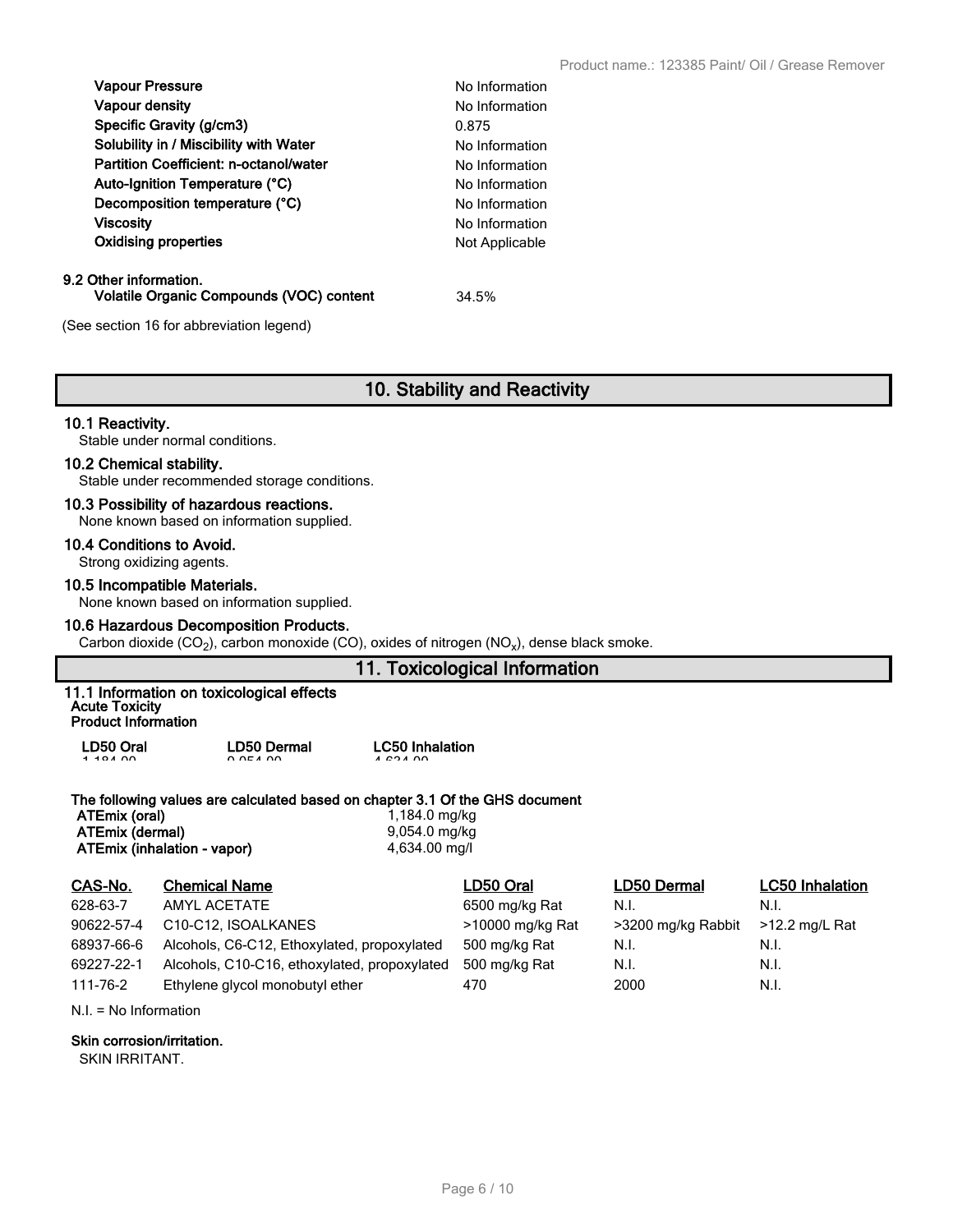# **12. Ecological Information**

# **12.1 Toxicity**

43.44% of the mixture consists of ingredient(s) of unknown aquatic toxicity

# **Ecotoxicity Effects**

| <b>Chemical Name</b>            | <b>Toxicity to algae</b> | <b>Toxicity to fish</b>       | Toxicity to daphnia and other<br>aquatic invertebrates |
|---------------------------------|--------------------------|-------------------------------|--------------------------------------------------------|
| AMYL ACETATE                    |                          | LC50 96 h Lepomis macrochirus |                                                        |
| 628-63-7                        |                          | 650 mg/L                      |                                                        |
| C10-C12, ISOALKANES             |                          | LC50 96 h Pimephales promelas |                                                        |
| 90622-57-4                      |                          | 2600 mg/L                     |                                                        |
| Ethylene glycol monobutyl ether |                          | LC50 96 h Lepomis macrochirus | EC50 48 h Daphnia magna                                |
| 111-76-2                        |                          | 1490 mg/L, LC50 96 h Lepomis  | >1000 mg/L                                             |
|                                 |                          | macrochirus 2950 mg/L         |                                                        |

# **12.2. Persistence and degradability.**

No data are available on the product itself

#### **12.3. Bioaccumulative potential.**

Discharge into the environment must be avoided.

| CAS-No.  | Chemical Name                   | Bio. Conc. Factor (BCF) | Octanol-water par. Coeff (KOW) |
|----------|---------------------------------|-------------------------|--------------------------------|
| 111-76-2 | Ethylene glycol monobutyl ether |                         |                                |

# **12.4 Mobility in soil.**

**Mobility in soil.** No information available **Mobility** No information available

# **12.5 Results of PBT and vPvB assessment.**

No data are available on the product itself

#### **12.6 Other adverse effects.**

No information available

# **13. Disposal Considerations**

# **13.1 Waste treatment methods.**

#### **Waste from residues /unused products**

Disposal should be in accordance with applicable regional, national and local laws and regulations.

# **Contaminated packaging**

No Information

**ADR**

#### **Other information**

According to the European Waste Catalogue, Waste Codes are not product specific, but application specific.

# **14. Transport Information**

| 14.1 UN number:             | 1993                                                                                    |
|-----------------------------|-----------------------------------------------------------------------------------------|
| 14.2 Proper shipping name:  | No Information                                                                          |
| 14.3 Hazard class(es):      | No Information                                                                          |
| 14.4 Packing group:         | Ш                                                                                       |
| 14.5 Environmental hazards: | No Information                                                                          |
| 14.6 Special provisions:    | No Information                                                                          |
| IMDG                        |                                                                                         |
| 14.1 UN number:             | 1993                                                                                    |
| 14.2 Proper shipping name:  | Limited Quantity FLAMMABLE LIQUIDS, N.O.S. (AMYL<br>ACETATE AND PETROLELIM DISTILLATES) |
| 14.3 Hazard class(es):      | 3                                                                                       |
| 14.4 Packing group:         |                                                                                         |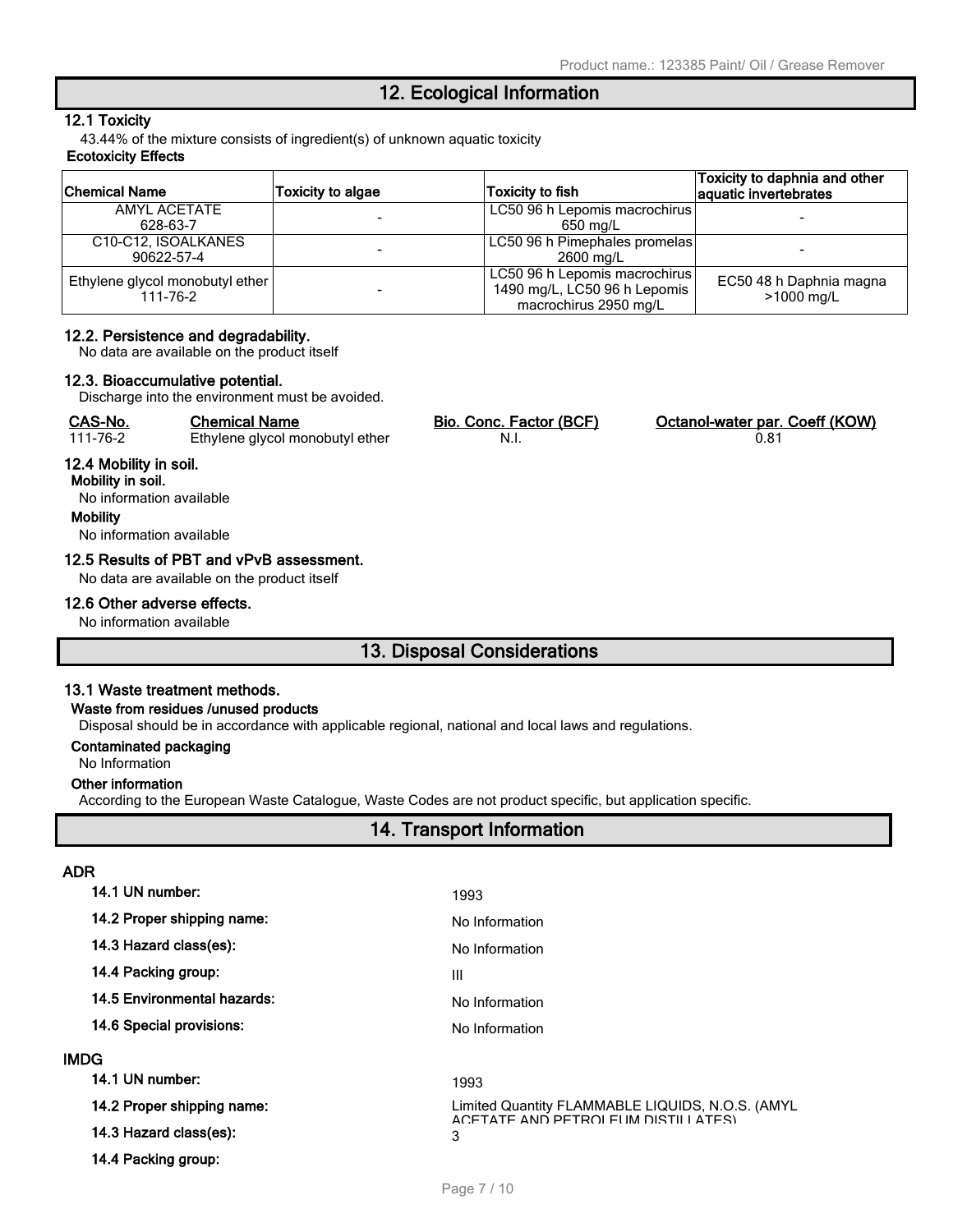|             |                                                                                   | Ш              |
|-------------|-----------------------------------------------------------------------------------|----------------|
|             | 14.5 Marine pollutant:                                                            | No Information |
|             | Environmental hazards:                                                            | No Information |
|             | 14.6 Special provisions:                                                          | No Information |
|             | 14.7 Transport in bulk according to Annex II of<br>MARPOL 73/78 and the IBC Code: | No Information |
| <b>IATA</b> |                                                                                   |                |
|             | 14.1 UN number:                                                                   | 1993           |
|             | 14.2 Proper shipping name:                                                        | No Information |
|             | 14.3 Hazard class(es):                                                            | No Information |
|             | 14.4 Packing group:                                                               | No Information |
|             | 14.5 Environmental hazards:                                                       | No Information |
|             | 14.6 Special provisions:                                                          | No Information |
|             |                                                                                   |                |

# **15. Regulatory Information**

# **15.1 Safety, health and environmental regulations/legislation for the substance or mixture:**

# **National regulatory information**

| German WGK classification: | -3                                         |
|----------------------------|--------------------------------------------|
| Remarks:                   | WGK $0 =$ in general not a water pollutant |
|                            | WGK $1$ = weak water pollutant             |
|                            | WGK $2$ = water pollutant                  |
|                            | $WGK$ 3 = severe water pollutant           |

# **CAS/Chemical Name French RG number Title**

# AMYL ACETATE **Example 2020** RG 84 Diseases caused by liquid organic solvents for professional use. Health effects caused by professional use of liquid organic solvents (indicated in the table). Gastrointestinal disorders caused by benzene, toluene, xylenes and all products containing them 624-41-9 2-METHYLBUTYL ACETATE RG 84 Diseases caused by liquid organic solvents for professional use. Health effects caused by professional use of liquid organic solvents (indicated in the table). Gastrointestinal disorders caused by benzene, toluene, xylenes and all products containing them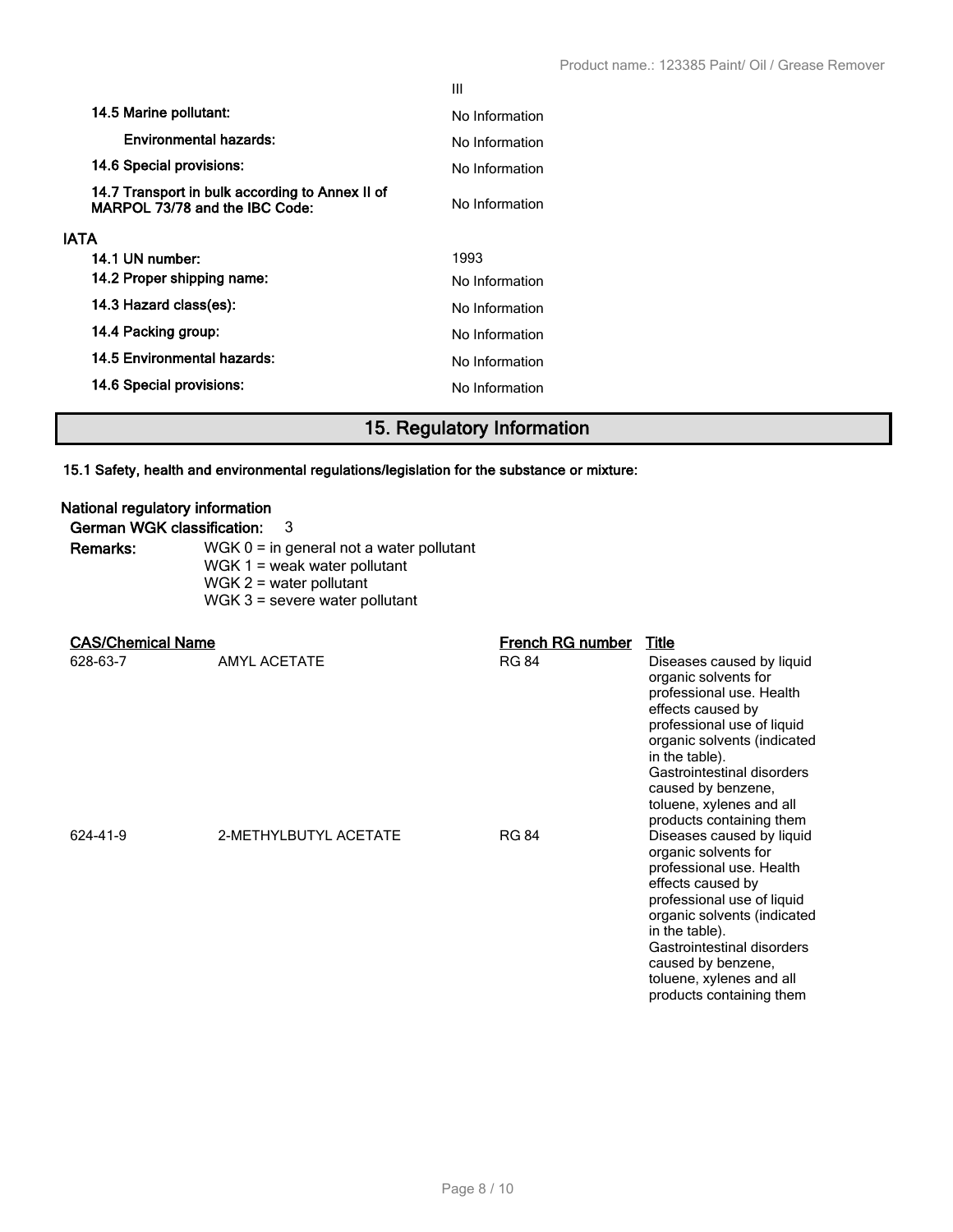organic solvents for professional use. Health effects caused by professional use of liquid organic solvents (indicated in the table). Gastrointestinal disorders caused by benzene, toluene, xylenes and all products containing them

# **European Union**

Take note of Directive 98/24/EC on the protection of the health and safety of workers from the risks related to chemical agents at work

| Not applicable            | <b>Persistent Organic Pollutants</b> |                                                                                               |                                   |
|---------------------------|--------------------------------------|-----------------------------------------------------------------------------------------------|-----------------------------------|
|                           |                                      | Authorizations (Annex XIV) and/or restrictions on use (Annex XVII), Regulation (CE) 1907/2006 |                                   |
| CAS-No.                   | <b>Chemical Name</b>                 | <b>Annex XIV Authorisation List</b>                                                           | <b>Annex XVII Restricted list</b> |
|                           | Not applicable                       |                                                                                               |                                   |
|                           | EU Substances of Very High Concern   |                                                                                               |                                   |
| CAS-No.                   | <b>Chemical Name</b>                 |                                                                                               |                                   |
|                           | No items on this list exist.         |                                                                                               |                                   |
| International Inventories |                                      |                                                                                               |                                   |
| <b>TSCA</b>               | $\overline{\phantom{0}}$             |                                                                                               |                                   |
| ---                       |                                      |                                                                                               |                                   |

| <b>DSL</b>           | Complies                                                                                          |
|----------------------|---------------------------------------------------------------------------------------------------|
| <b>EINECS/ELINCS</b> |                                                                                                   |
| <b>ENCS</b>          |                                                                                                   |
| <b>IECSC</b>         | Complies                                                                                          |
| <b>KECI</b>          |                                                                                                   |
| <b>PICCS</b>         |                                                                                                   |
| <b>AICS</b>          | Complies                                                                                          |
| <b>NZIOC</b>         |                                                                                                   |
| <b>TSCA</b>          | United States Toxic Substances Control Act Section 8(b) Inventory.                                |
| <b>DSL</b>           | Canadian Domestic Substances List.                                                                |
| <b>EINECS/ELINCS</b> | European Inventory of Existing Chemical Substances/European List of Notified Chemical Substances. |
| <b>ENCS</b>          | Japan Existing and New Chemical Substances.                                                       |
| <b>IECSC</b>         | China Inventory of Existing Chemical Substances.                                                  |
| <b>KECL</b>          | Korean Existing and Evaluated Chemical Substances.                                                |
| <b>PICCS</b>         | Philippines Inventory of Chemicals and Chemical Substances.                                       |
| <b>AICS</b>          | Australian Inventory of Chemical Substances.                                                      |
| <b>NZIOC</b>         | New Zealand Inventory of Chemicals.                                                               |

#### **15.2 Chemical Safety Assessment**

No Chemical Safety Assessment has been carried out for this mixture by the supplier.

# **16. Other Information**

**Reason for revision** No Information

**Revision Date S**/5/2021 **Supersedes Date Supersedes Date New MSDS** 

# **Text for GHS Hazard Statements shown in Section 3 describing each ingredient:**

EUH066 Repeated exposure may cause skin dryness or cracking.